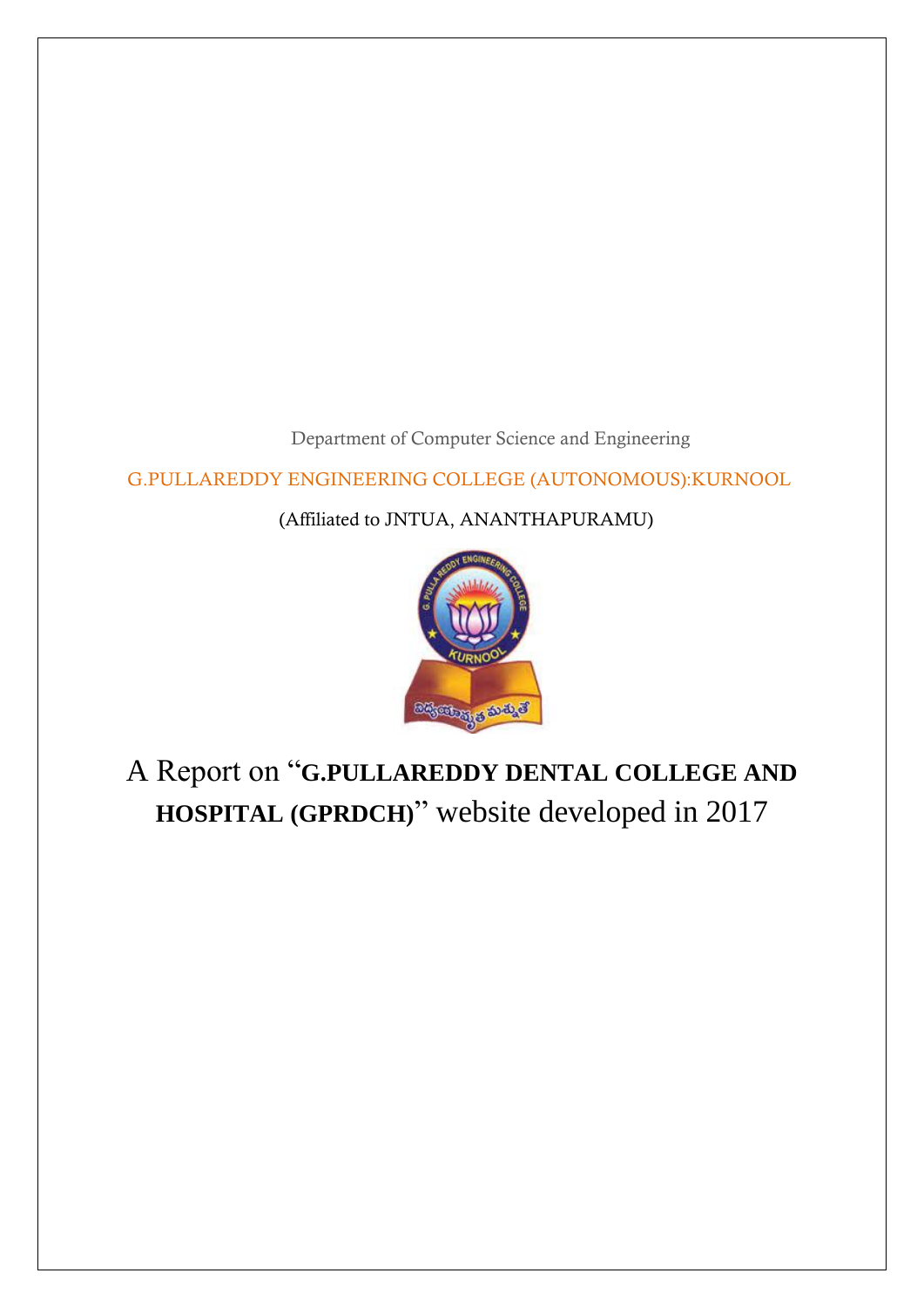# **Abstract**

 The website **"GPRDCH"** is designed in such a way that it emphasizes about the college courses, departments and hospital facilities. The site is designed in a very user friendly manner and can be understood by everyone. The main aim is to give the detailed information about the college and it's functioning. It's interface is designed in such a way that a layman can easily understand and get to know about the college. Alumni of the college can register, login and can know the activities which are taking place in the college. The website is designed in such a way that all the faculty and students can enter into website without any authentication.

**Tools :** XAMPP SERVER, Web Browser, Notepad++. **Languages Used :** PHP, Java Script, CSS, HTML, SQL.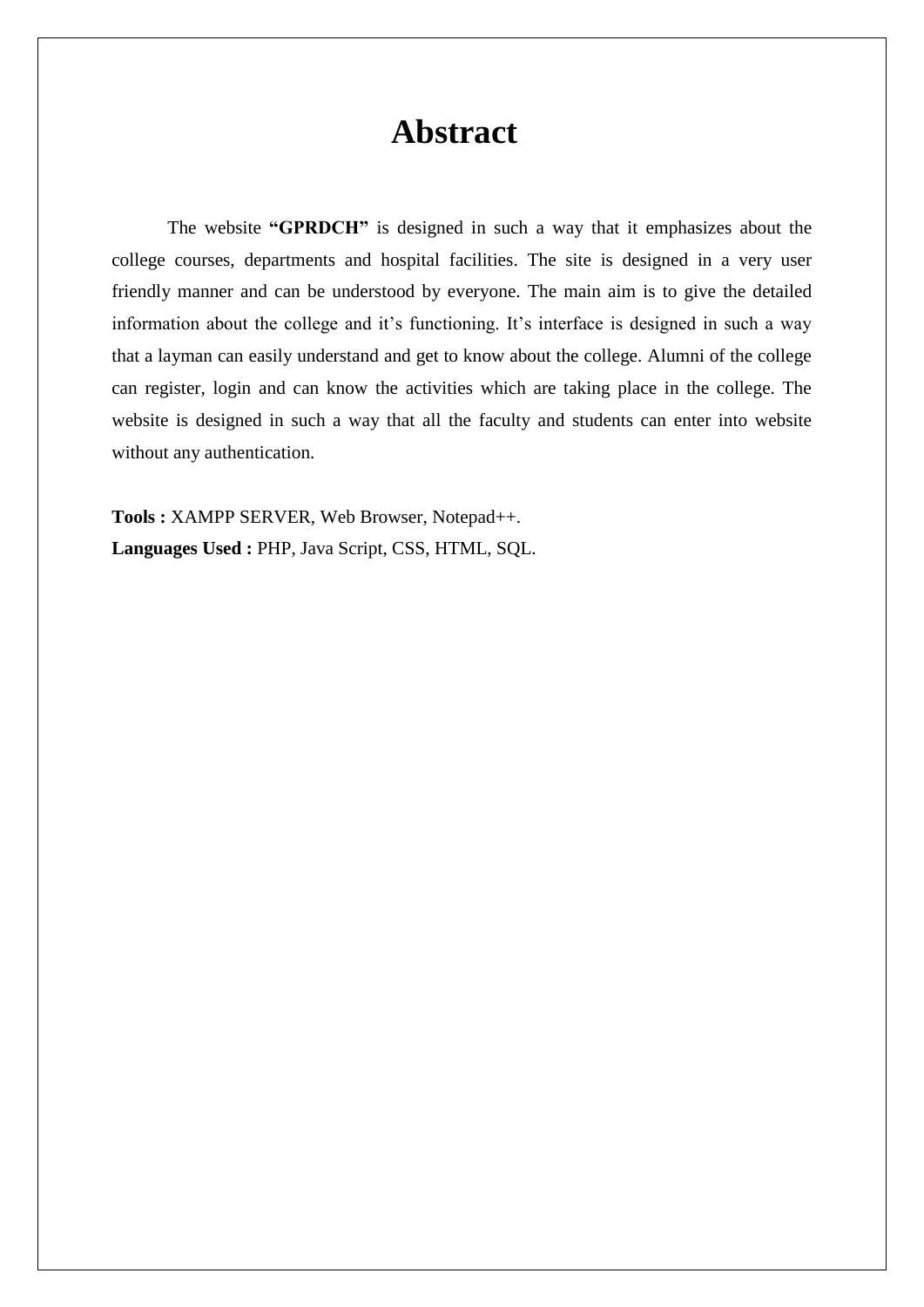# **Contents**

- 1. Introduction
- 2. Requirements specification
- 3. Description of GPRDCH
- 4. Benefits of the website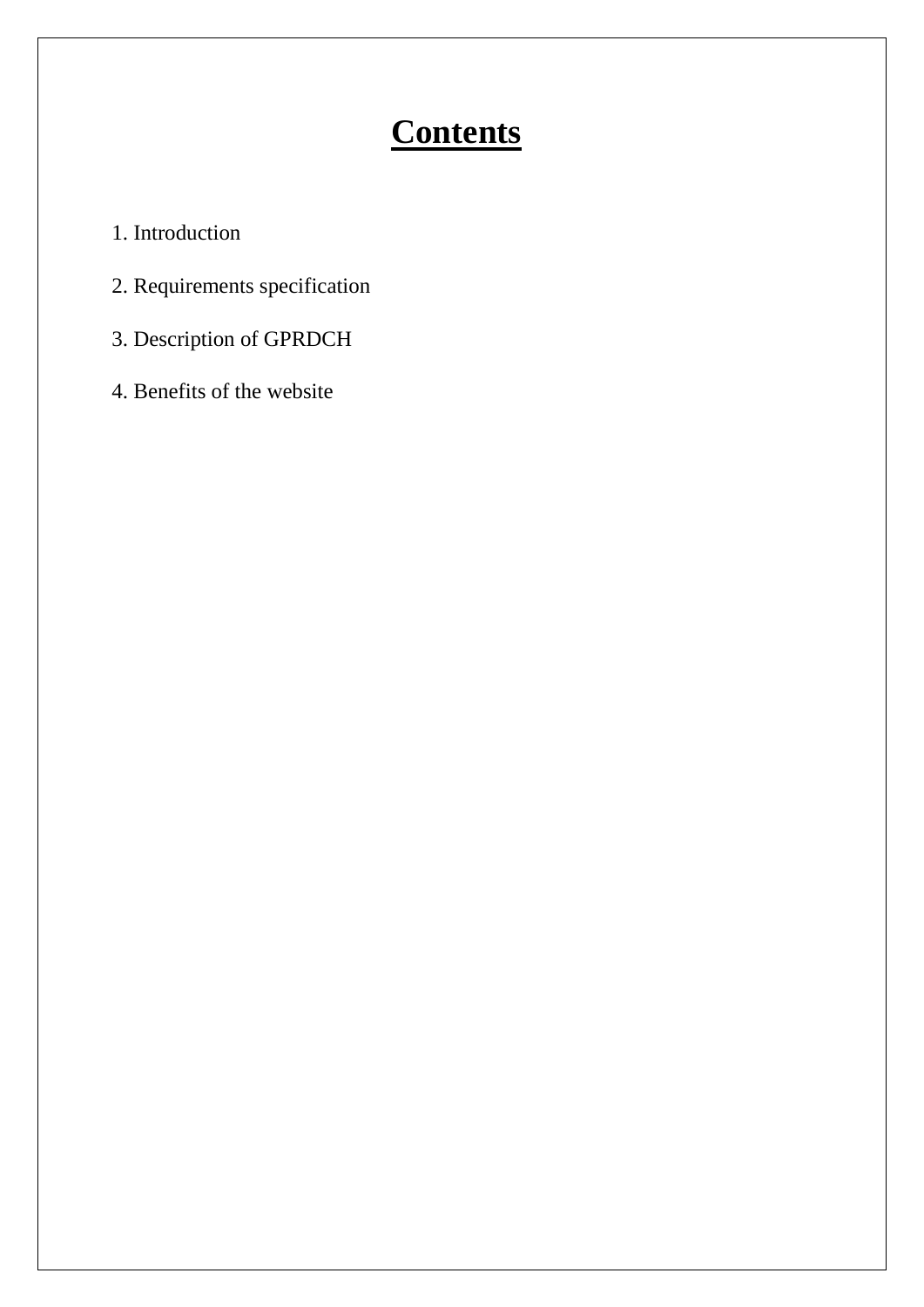# **1. Introduction**

This section gives description and overview of everything included in this report. Also, the purpose for this document is described and system overview along with goal and vision are listed.

## **1.1. Problem Statement**

For admission seekers, they need information about the college and notifications, Professors details, Departments and college infrastructure etc. All this information may not be available at one place. So we come up with an idea to design a website where users can get the required information.

## **1.3. Goal & Vision**

The main aim of this site is to provide the user-friendly interface which gives the complete information and details about the dental college and hospital.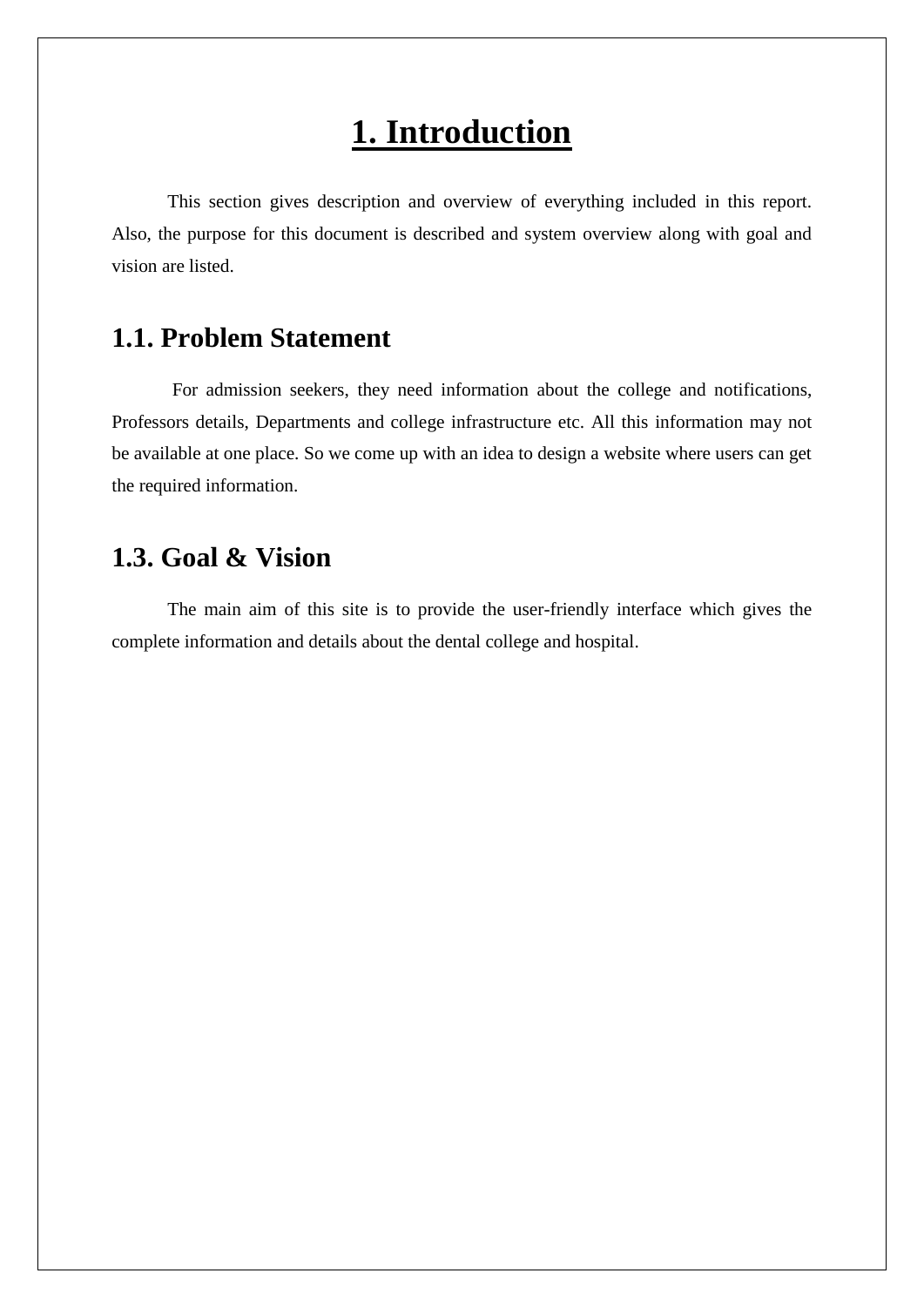# **2. Requirements Specification**

### **2.1 Requirements:**

- Browser(Chrome/Firefox/Internet Explorer),
- Notepad++ Editor, Xampp server.



XAMPP is an easy to install Apache distribution for Windows, Mac OS X, Linux and Solaris. The package includes the Apache web server, MySQL, PHP, Perl, a FTP server and phpMyAdmin. XAMPP has been designed to be the easiest way to install and run a development server. There are numerous other WAMP packages available, but XAMPP is one of the most complete on offer. In addition to Apache, MySQL, and PHP, XAMPP includes other really useful tools such as the phpMyAdmin database administration tool, FileZilla FTP server, Mercury mail server, Perl programming language, and JSP server Tomcat.

 In the XAMPP control panel you can configure the above services with ease. XAMPP can also install an administration site as the home page of the server. From which you can undertake all manner of administrative tasks, such as checking the server status and security, launch tools like php, MyAdmin and analytics. You can also view PHP demos which can be of use for those developers who are just starting out.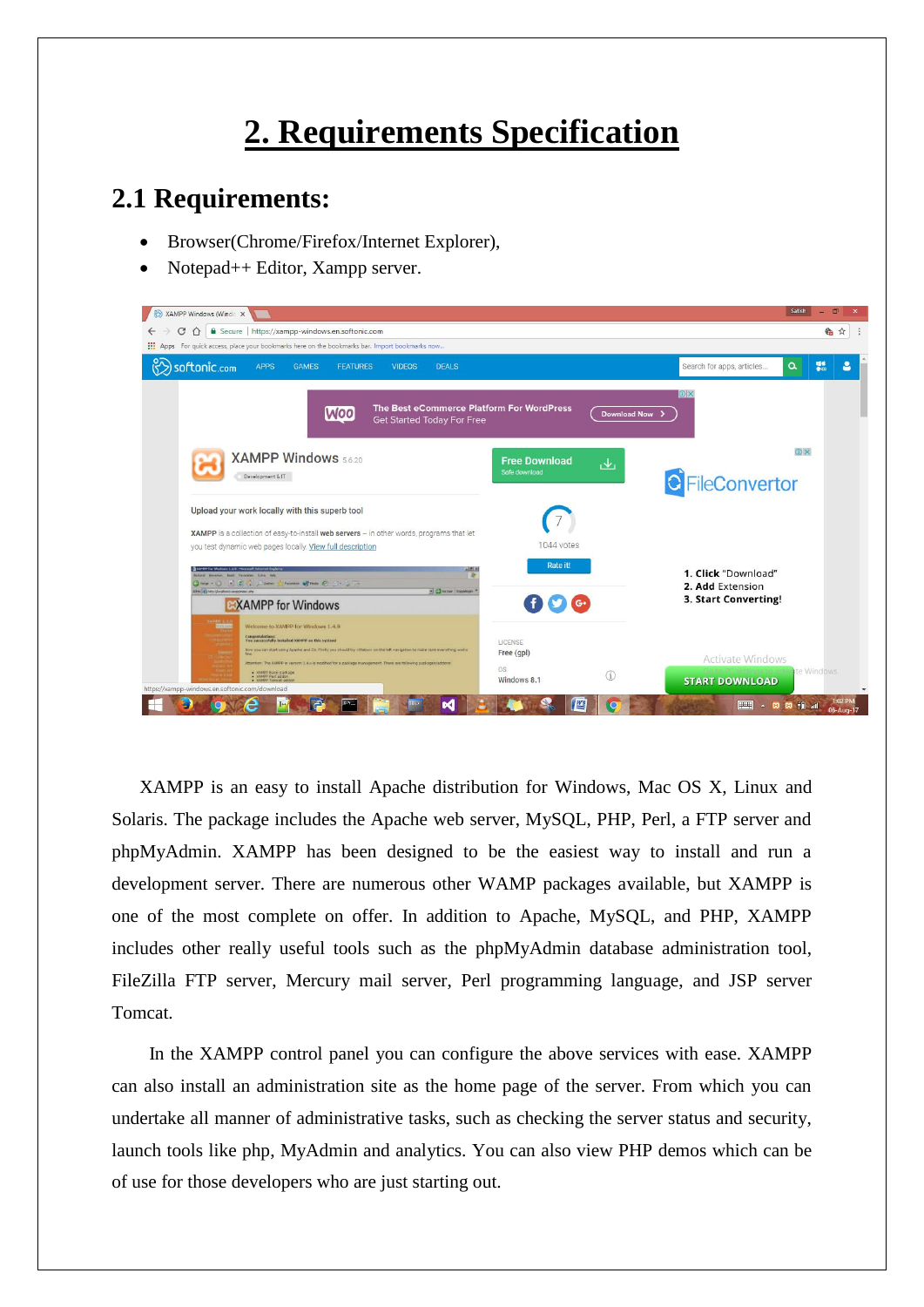Overall, XAMPP is a great tool for anyone looking to get a full development server up and running within quick time constraints. The only issue that we can see, is that because it is so easy to setup, it doesn't have the security features for this to be used as a production server. However, if you really need to make the server Web accessible, then you can do so, albeit against the advice of the Apache Friends development team.

### **2.2. Performance Requirements**

Since the system use REST based server client architecture, and use the large source information from distant server, it fetch data from internet. Internet bandwidth is major performance parameter. As System uses wikipedia as source of massive data, multiple request and response is needed to handle in quick time for instant result back to user. Large system queries is handled by the fast operating systems for both the mobile and the web based process. Worker are used to provide faster HTTP Request handling.

### **2.3. Hardware Requirements**

To access a web portal of this application, its only need a PC/Laptop/Mobile with an integrated and updated web browser.

**Desktop browser** : Safari, Chrome, Firefox, Opera, IE9+.

**Mobile browsers** : Android, Chrome Mobile, iOS Safari.

On the server side , a PC/Web Server which meets these specifications:

- 1. Ubuntu Operating System or Windows (any version from Windows XP)
- 2. XAMPP(5.6.28) Server Installed.
- 3. Disk Capacity :1TB
- 4. Disk Latencey :70-80 MB/sec
- 5. CPU speed :147,600 MIPS at 3.3 GHz
- 6. RAM memory :8-32 GB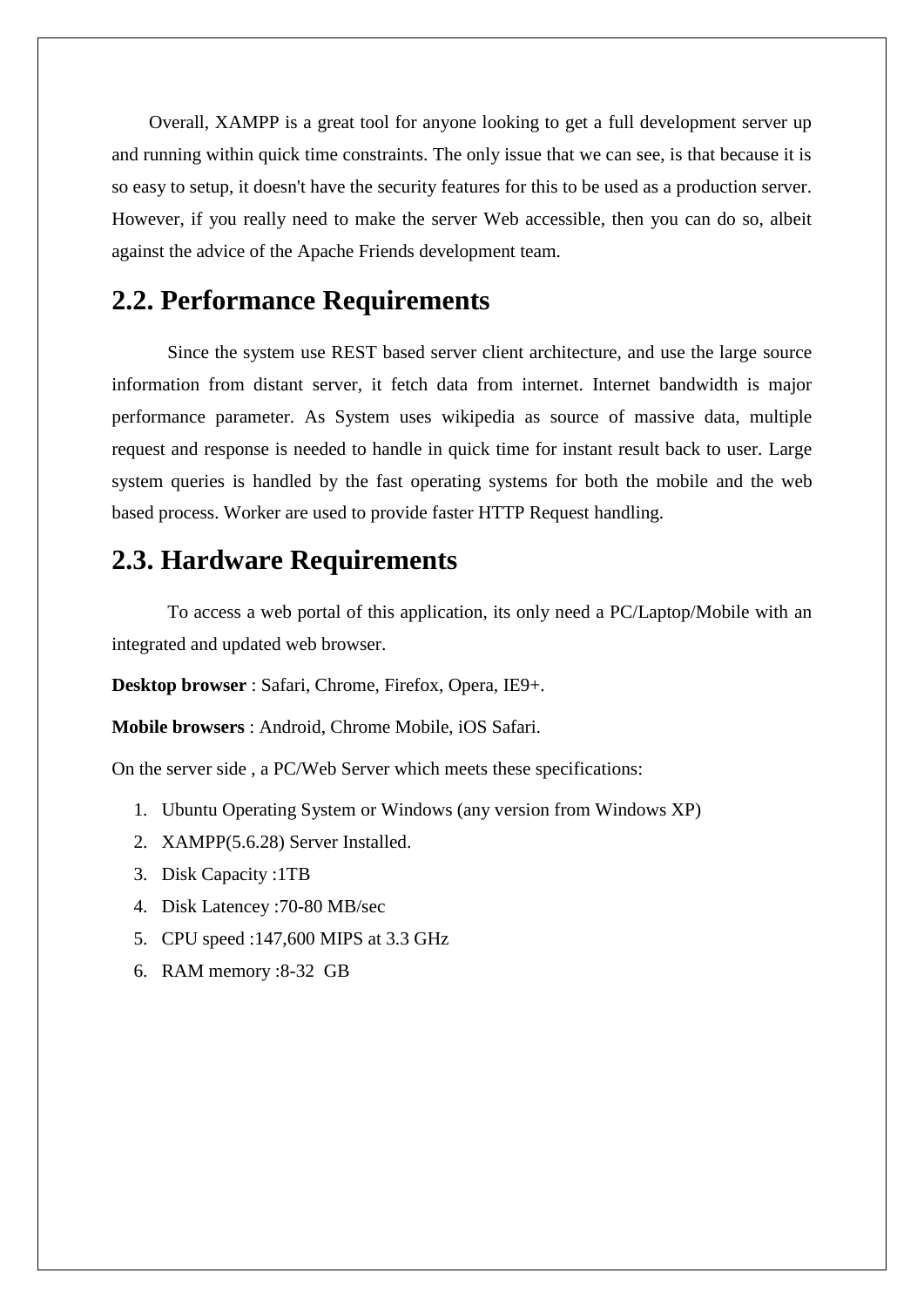# **3. Description**

The site is designed in the way as the requirements mentioned by different stakeholders of the dental college and hospital.

## **Homepage:**



Home About GPRDCH Campus Tour Admission FAQ Legal Disclaimer

Careers Admin Page Web Mail Ment List Site Map

G Pulla reddy Dental College<br>Events and Photo Galleries

Enter by Click Here

**B-848** 

Copyright © 2013 Reserved by<br>G Pulla Reddy Dental College &<br>Hospital nesigned by Urvi, Indu, Satish<br>Email:u.satishkumarreddy@gmail.com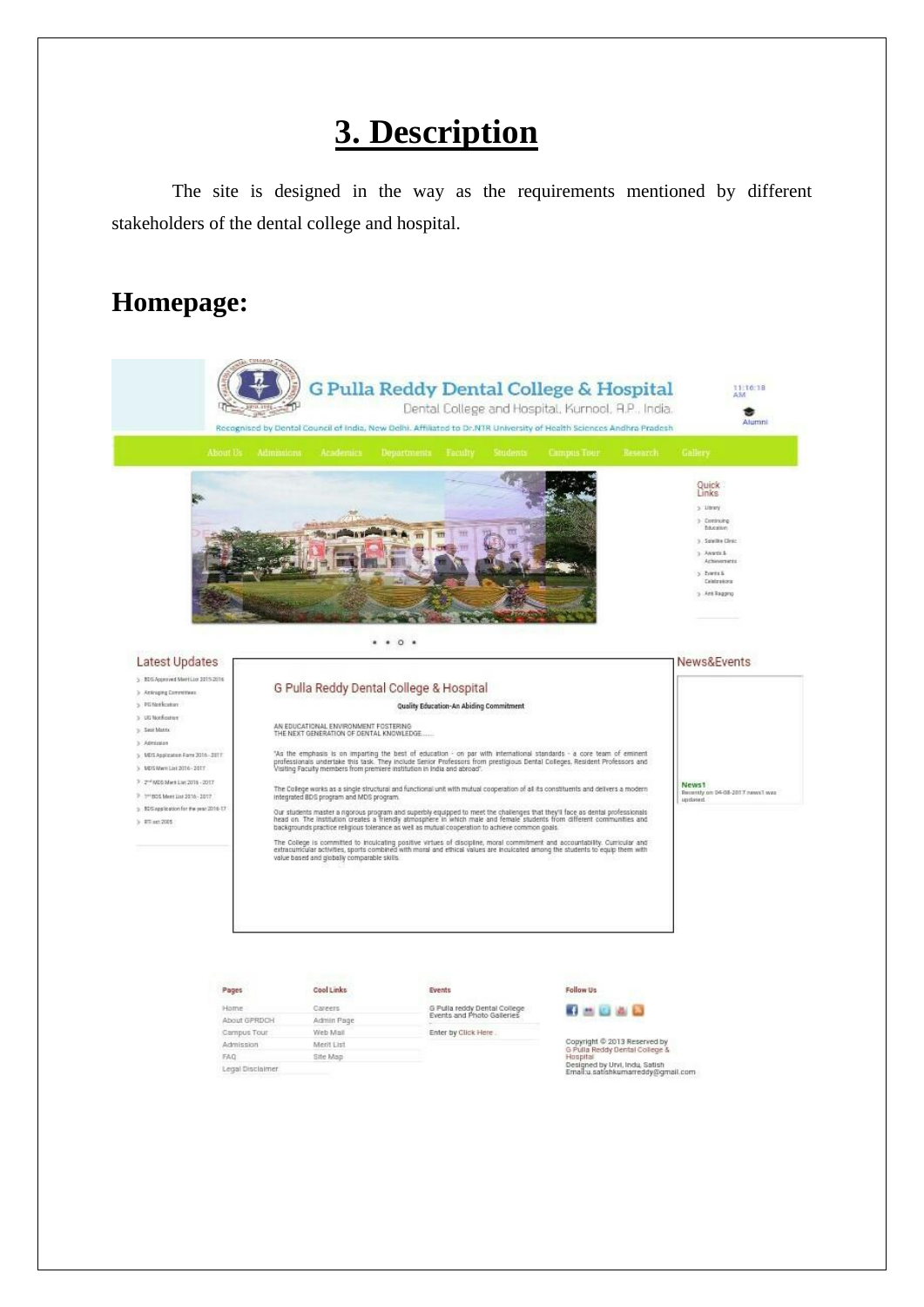## **Admissions:**



#### Latest Updates

- > 805 Assesved Meritian 2015-2016
- > Antrages Committees > PGNotficator
- $> 15$  Motificature
- $\bar{y}$  Suit Mains
- > Admission
- $>$  MDS Application Form 2016 2017
- > VDSWentin 2016-2017
- $\begin{smallmatrix}3&2^{14}\text{WDSMert,}\text{Im}\left(2016\cdot2017\right)\end{smallmatrix}$
- $2.19985$  Member 2016 2017
- $\alpha$  80% application for the poor 2016-17  $> 15$  art 2005
- 

### G Pulla Reddy Dental College & Hospital

### Quality Education-An Abiding Commitment

AN EDUCATIONAL ENVIRONMENT FOSTERING<br>THE NEXT GENERATION OF DENTAL KNOWLEDGE...

"As the emphasis is on imparting the best of education - on par with international standards - a core team of eminent<br>professionals undertake this task. They include Senior Professors from prestigious Dental Colleges, Resi

The College works as a single structural and functional unit with mutual cooperation of all its constituents and delivers a modern<br>Integrated BDS program and MDS program.

Our students master a rigorous program and superbly equipped to meet the challenges that they'll face as dental professionals<br>head on. The institution creates a friendly atmosphere in which male and female adudents from di

The College is committed to inculcating positive virtues of discipline, moral commitment and accountability. Curricular and<br>extracuricular activities, sports combined with moral and ethical values are inculcated among the

Events

#### Pages

| Careers<br>Home  |            | G Pulla reddy Dental College |  |  |
|------------------|------------|------------------------------|--|--|
| About GPRDCH     | Admin Page | Events and Photo Galleries   |  |  |
|                  |            |                              |  |  |
| Campus Tour      | Web Mail   | Enter by Click Here.         |  |  |
| <b>Admission</b> | Merit List |                              |  |  |
| FAO <sup>1</sup> | Site Map   |                              |  |  |
| Legal Disclaimer |            |                              |  |  |

Cool Links

#### Follow Us



Copyright © 2013 Reserved by<br>G Pulla Reddy Dental College &<br>Hospital Hospital<br>Designed by Urvi, Indu, Satish<br>Email:u.satishkumarreddy@gmail.com

#### News&Events

verennig<br>Liptkitett News2<br>Recently on 04-08-2017 news2 was

Recently<br>updated

News3<br>Becenity on 04:01-2017 news2 was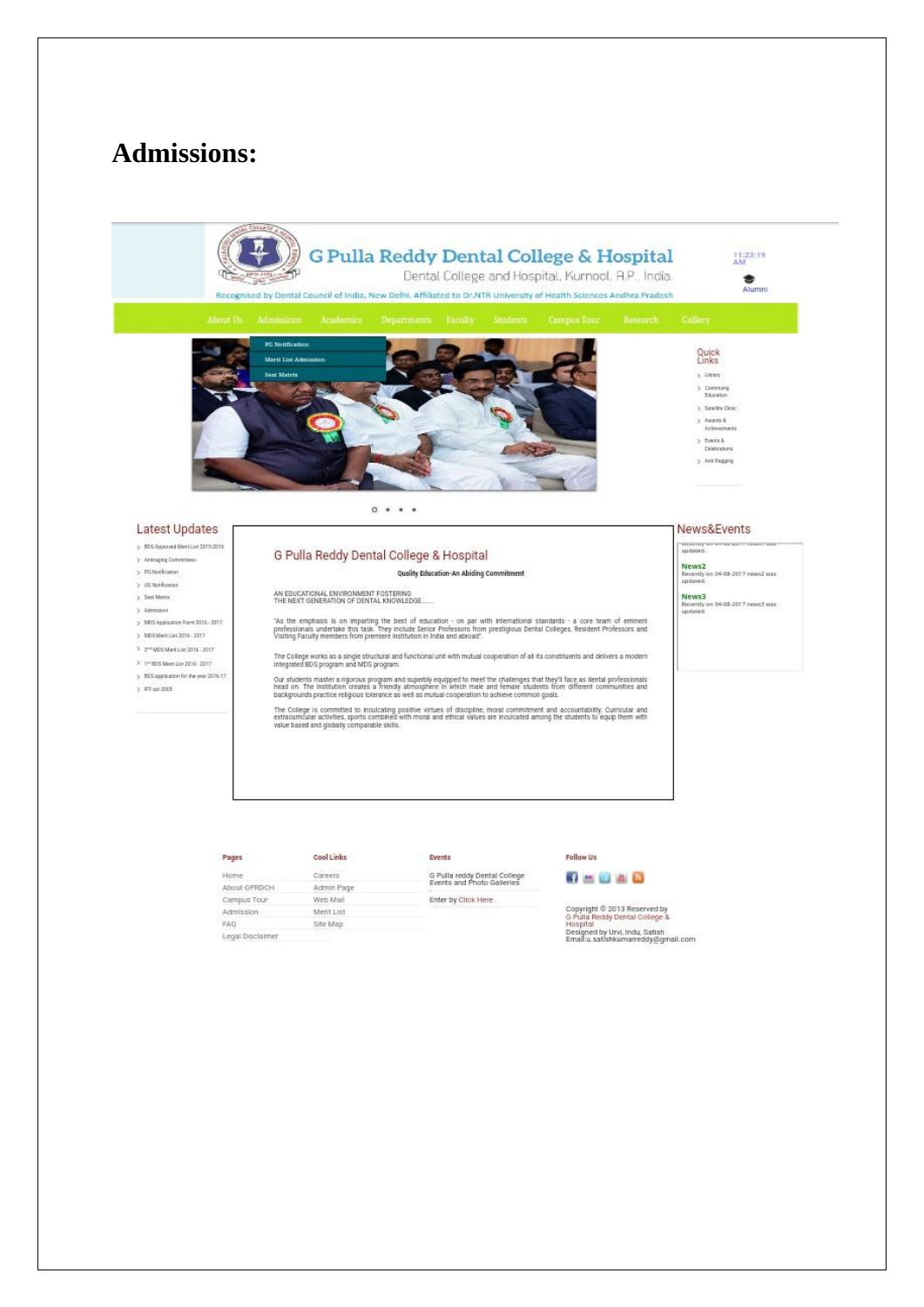## **Academics:**



#### Latest Updates

- > BDS Approved Mention 2015-2016
- > Antrophy Committees
- 3 Plitterfication  $> 16$  Motification
- Seat Maine
- 3: Admission
- 5 MDS Application Form 2016 2017
- > VDS Mem Lin 2016 2017
- 3 and articles the 2016 2017
- 3 1" 805 Ment Lux 2016 2017 > 00% opplication for the year 2016-17
- $> 87$  arc 2005

### G Pulla Reddy Dental College & Hospital

### Quality Education-An Abiding Commitment

AN EDUCATIONAL ENVIRONMENT FOSTERING<br>THE NEXT GENERATION OF DENTAL KNOWLEDGE....

"As the emphasis is on imparting the best of education - on par with international standards - a core team of emment<br>professionals undertake this task. They include Senior Professors from prestigious Dental Colleges, Resid

The College works as a single structural and functional unit with mutual cooperation of all its constituents and delivers a modern<br>Integrated BDS program and MDS program.

Our students master a rigorous program and superbly equipped to meet the challenges that they'll face as dental professionals<br>head on, The Institution creates a Priendy atmosphere in which make and female students from dif

The College is committed to incuisating positive virtues of discipline, moral commitment and accountability. Curricular and<br>extracuriticial activities, sports combined with moral and ethical values are incuisated among the

### News&Events

News1<br>Recently on 04-08-2017 news1 was News2 cently on 04-08-2017 news2 was<br>dated:

| Pages            | Cool Links | Events                       | Follow Us                                                                                          |  |  |
|------------------|------------|------------------------------|----------------------------------------------------------------------------------------------------|--|--|
| Home             | Careers    | G Pulla reddy Dental College |                                                                                                    |  |  |
| About GPRDCH     | Admin Page | Events and Photo Galleries   |                                                                                                    |  |  |
| Campus Tour.     | Web Mail   | Enter by Click Here          |                                                                                                    |  |  |
| Admission        | Merit List |                              | Copyright @ 2013 Reserved b<br>G Pulla Reddy Dental College                                        |  |  |
| FAO              | Site Man   |                              | Hospital<br>Designed by Urvi, Indu. Satish<br>Constant on a subject to be constructed at a citizen |  |  |
| Legal Disclaimer |            |                              |                                                                                                    |  |  |

y.

signed by Urvi, Indu, Satish<br>1alku.satishkumarreddy@gmail.com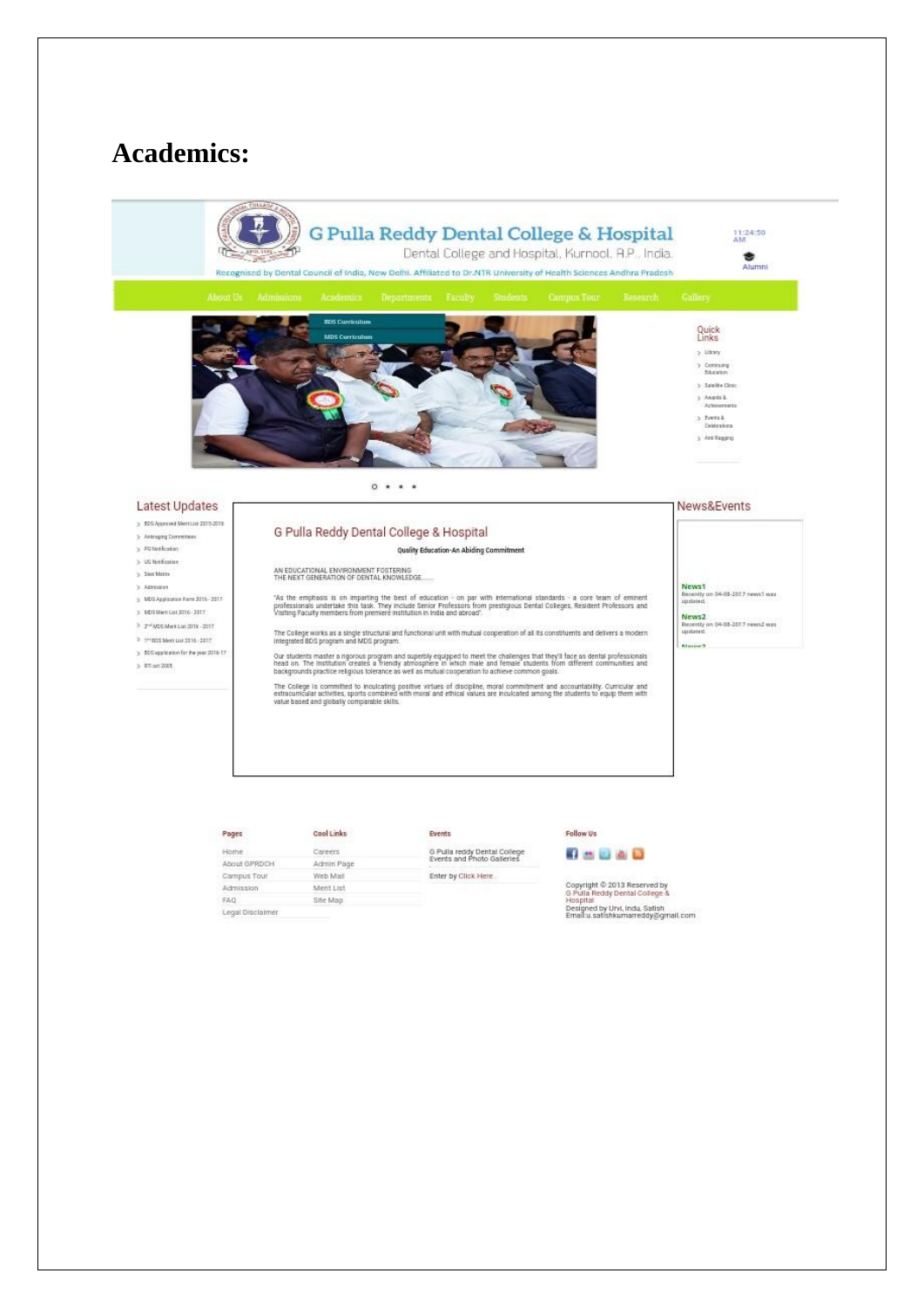## **Departments:**



#### Pages Home

#### Careers About GPRDCH Admin Page Campus Tour Web Mail Ment List Admission Site Map

Cool Links

FAQ Legal Disclaimer

G Pulla reddy Dental College<br>Events and Photo Galleries Enter by Click Here

Events

Follow Us

### **65888**

Copyright © 2013 Reserved by<br>G Pulla Reddy Dental College &<br>Hospital Designed by Urvi, Indu, Satish<br>Email:u.satishkumarreddy@gmail.com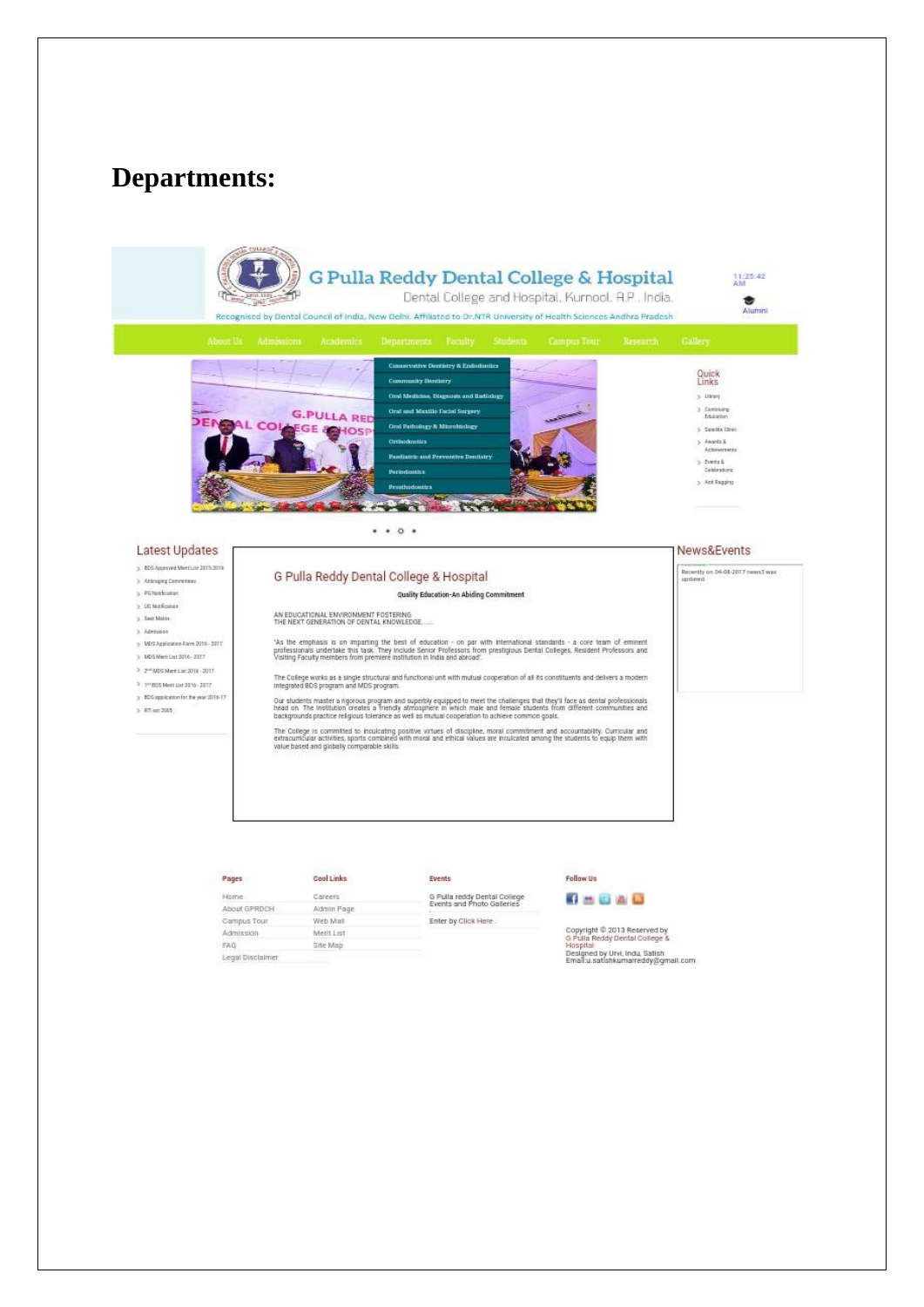# **Faculty:**

| G Pulla Reddy Dental Col X                                                                                                                                                                                                                         |                                                      |            |                     | × |  |  |
|----------------------------------------------------------------------------------------------------------------------------------------------------------------------------------------------------------------------------------------------------|------------------------------------------------------|------------|---------------------|---|--|--|
| 1 gprdch.com/faculties.php<br>C                                                                                                                                                                                                                    | ☆                                                    | G          | $\sigma$<br>$\circ$ |   |  |  |
| 01166<br><b>G Pulla Reddy Dental College &amp; Hospital</b><br>Search<br>Dental College and Hospital, Kurnool, A.P., India.<br>Recognised by Dental Council of India, New Delhi. Affiliated to Dr.NTR University of Health Sciences Andhra Pradesh |                                                      |            |                     |   |  |  |
| Home<br>About Us<br>Admissions<br>Academics<br>Faculty<br>Students<br><b>Campus Tour</b><br>Research<br><b>Departments</b>                                                                                                                         | Gallery                                              |            |                     |   |  |  |
| G PULLA REDDY DENTAL COLLEGE & HOSPITAL, KURNOOL MDS - TEACHING STAFF LIST                                                                                                                                                                         |                                                      |            |                     |   |  |  |
| DEPARTMENT OF ORTHODONTICS AND DENTOFACIAL ORTHOPEDICS                                                                                                                                                                                             |                                                      |            |                     |   |  |  |
|                                                                                                                                                                                                                                                    | DEPARTMENT OF CONSERVATIVE DENTISTRY AND ENDODONTICS |            |                     |   |  |  |
| DEPARTMENT OF PERIODONTOLOGY                                                                                                                                                                                                                       |                                                      |            |                     |   |  |  |
| DEPARTMENT OF PROSTHODONTICS AND CROWN & BRIDGE<br>DEPARTMENT OF ORAL & MAXILLOFACIAL SURGERY                                                                                                                                                      |                                                      |            |                     |   |  |  |
| DEPARTMENT OF ORAL PATHOLOGY & MICROBIOLOGY                                                                                                                                                                                                        |                                                      |            |                     |   |  |  |
| DEPARTMENT OF PEDODONTICS                                                                                                                                                                                                                          |                                                      |            |                     |   |  |  |
| DEPARTMENT OF ORAL MEDICINE AND RADIOLOGY                                                                                                                                                                                                          |                                                      |            |                     |   |  |  |
| DEPARTMENT OF COMMUNITY DENTISTRY                                                                                                                                                                                                                  |                                                      |            |                     |   |  |  |
|                                                                                                                                                                                                                                                    |                                                      |            |                     |   |  |  |
|                                                                                                                                                                                                                                                    |                                                      |            |                     |   |  |  |
|                                                                                                                                                                                                                                                    |                                                      |            |                     |   |  |  |
|                                                                                                                                                                                                                                                    |                                                      |            |                     |   |  |  |
| w∃<br>e<br>$\Box$<br>Search the web and Windows                                                                                                                                                                                                    | $\wedge$ (a (b)                                      | <b>ENG</b> |                     |   |  |  |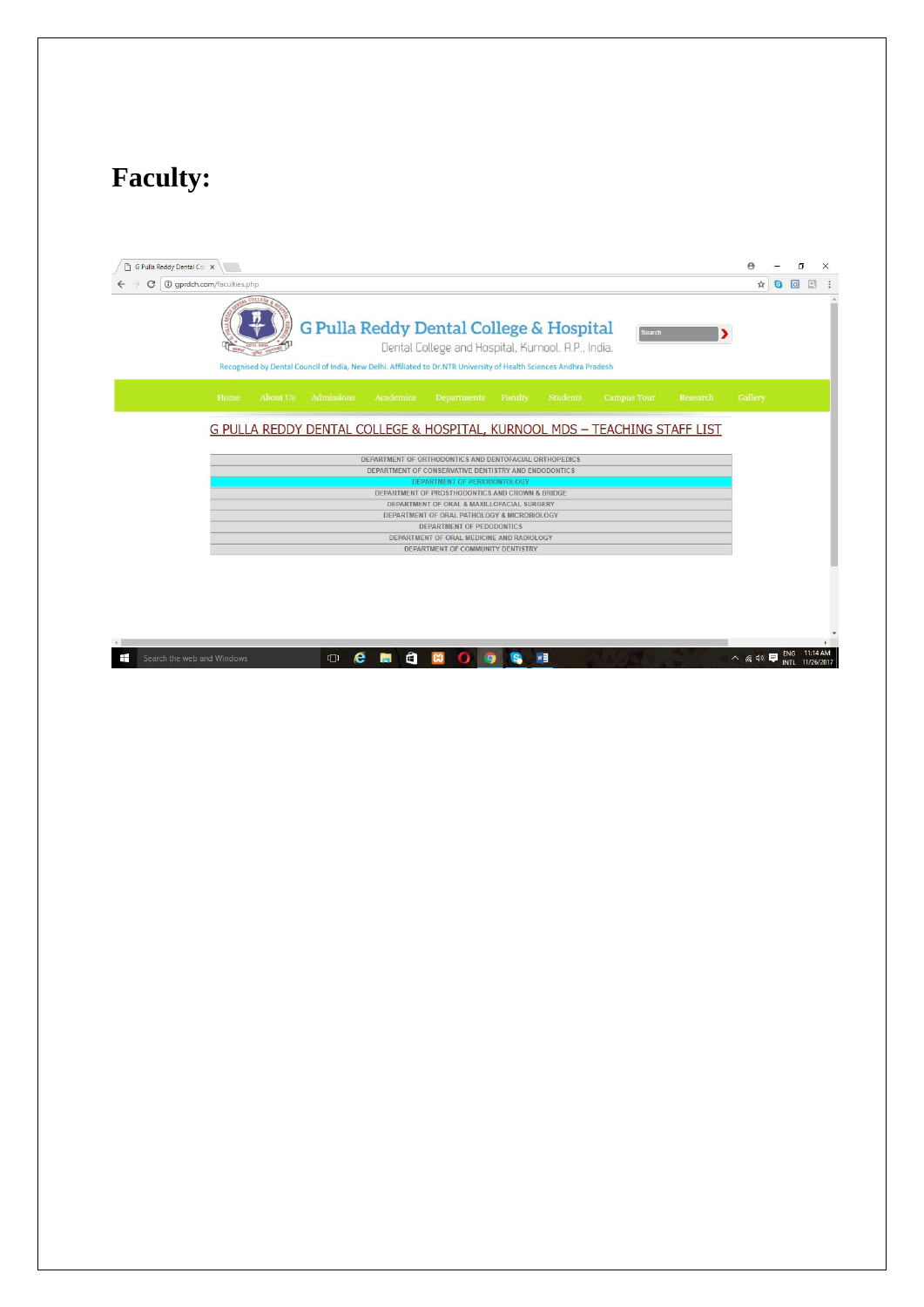### **Students:**

**EFTD. 1092 -**Recognised by Dental Council of India, New Delhi. Affiliated to Dr.NTR University of Health Sciences Andhra Pradesh

**G Pulla Reddy Dental College & Hospital** Dental College and Hospital, Kurnool, A.P., India.





### 3 Exempion > Sewith Circo  $\geq$  Anarda & Achievera  $\ge$  Everia &<br>Caldratora > Anti Regging

Quick<br>Links  $3$  Litery

#### Latest Updates

- 3 805 Approved Merician 2015-2016
- > Antraging Committees 3 PGNotficator
- > US Notificatus
- $5$  Suit Mainx
- > Admission
- $>$  MDS Application Form 2016 2017
- > VDS MemLin 2016 2017
- $\begin{smallmatrix}3&2^{-3}M\bar{D}5M\bar{B}14m2016&2017\end{smallmatrix}$
- 3 1"805 Mem Lut 2016 2017
- $_{\rm 3}$  -805 application for the prac 2016-17  $\rightarrow$  23 arc 2005

### G Pulla Reddy Dental College & Hospital

 $... 0 1 0$ 

#### Quality Education-An Abiding Commitment

AN EDUCATIONAL ENVIRONMENT FOSTERING<br>THE NEXT GENERATION OF DENTAL KNOWLEDGE...

"As the emphasis is on imparting the best of education - on par with international standards - a core team of eminent<br>professionals undertake this task. They include Senior Professors from prestigious Dental Colleges, Resi

The College works as a single structural and functional unit with mutual cooperation of all its constituents and delivers a modern<br>Integrated BDS program and MDS program.

Our students master a rigorous program and superbly equipped to meet the challenges that they'll face as dental professionals<br>head on. The Institution creates a Priendy atmosphere in which make and female students from dif

The College is committed to inculcating positive virtues of discipline, moral commitment and accountability. Curricular and<br>extracurricular activities, sports combined with moral and ethical values are inculcated among the

Events

#### Pages

| -                |            |                              |  |  |
|------------------|------------|------------------------------|--|--|
| Home             | Careers    | G Pulla reddy Dental College |  |  |
| About GPRDCH     | Admin Page | Events and Photo Galleries   |  |  |
| Campus Tour      | Web Mail   | Enter by Click Here.         |  |  |
| <b>Admission</b> | Merit List |                              |  |  |
| FAG.             | Site Map   |                              |  |  |
| Legal Disclaimer |            |                              |  |  |

Cool Links

#### Follow Us



Copyright © 2013 Reserved by<br>G Pulla Reddy Dental College &<br>Hospital -<br>Designed by Urvi, Indu, Satish<br>Email:u.satishkumarreddy@gmail.com

### News&Events

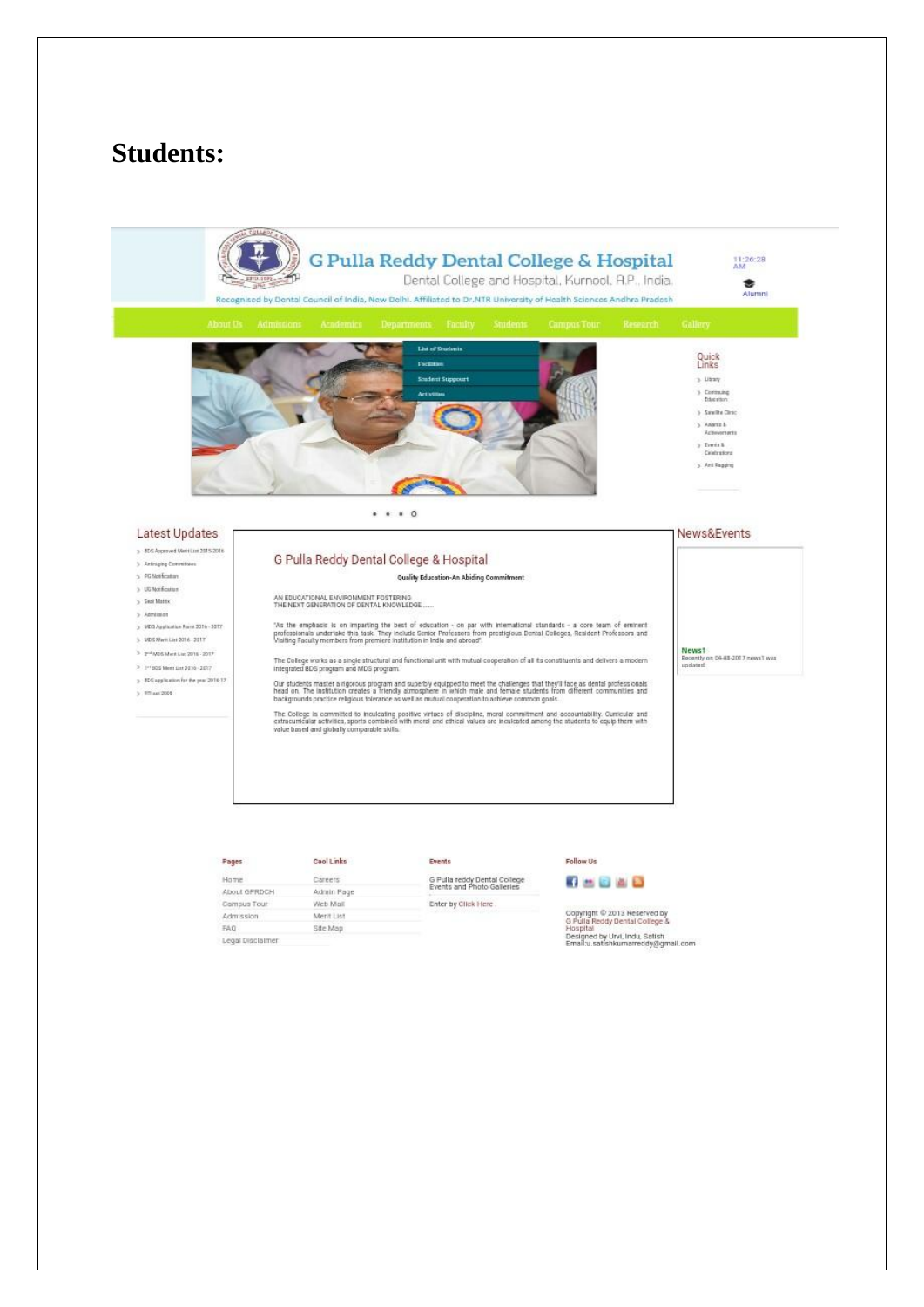## **News and Events:**

## News&Events

### News1

Recently on 04-08-2017 news1 was<br>updated.

### News<sub>2</sub>

Recently on 04-08-2017 news2 was updated.

### News3

Recently on 04-08-2017 news3 was<br>updated.